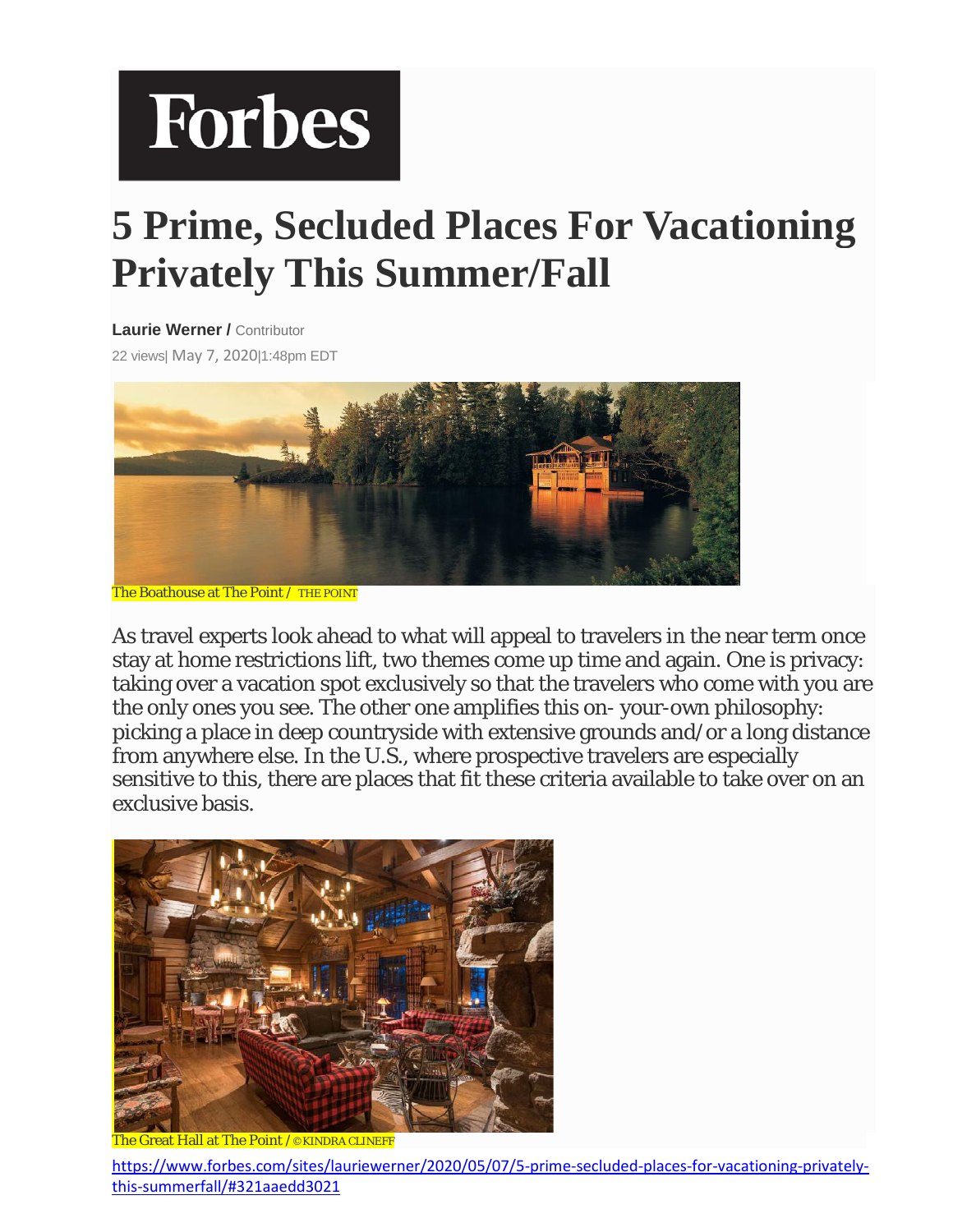[The Point](https://thepointresort.com/) This historic Great Camp originally built for William Avery Rockefeller II in the 1930's on Upper Saranac Lake in New York State's upstate Adirondack Region is a [Relais & Chateaux](https://www.relaischateaux.com/us/) lodge open to buyouts and slated to reopen May 31. Everything about it is rustic style Gilded Age patrician: a collection of intricate timber lodges filled with art and antiques, sumptuous fabrics, immense stone fireplaces, an array of boats from canoes to a 33 foot handcrafted mahogany speed boat. There are also 75 acres of gardens and lawns and a Michelin star trained chef serving detailed, farm to table meals in casual settings or the long dining table in the Great Hall, scene of past society dinner parties. The 11 rooms, each unique, are scattered among several structures but the most popular is the 1200 square foot Boathouse in a freestanding structure with a wrap around deck over the water replicating the sense of gliding in a canoe.



The Master Bedroom of The Treehouse at Lake Kora / © GARY HALL PHOTOGRAPHY

[Lake Kora](https://www.lakekora.com/) Elsewhere in the Adirondacks, another historic Great Camp under private ownership only open to exclusive rentals, is slated to reopen July 1 and expected to remain open until October. This 1000 acre property with three private lakes was built in 1898 for Timothy Woodruff, then the Lieutenant Governor of New York but was acquired later by another Gilded Age name Alfred Gwynne Vanderbilt. The 12 rooms are in seven lakeside lodges with many of the furnishings carved in wood by the property's on site craftsmen a century ago. Activities include boating on the lake, fly fishing for small mouth bass and native brook trout, hiking or playing softball on the field where the Harvard and Yale teams once held a competition. Meals can be formal around the 20 foot long dining table or a barbecue on the lawn.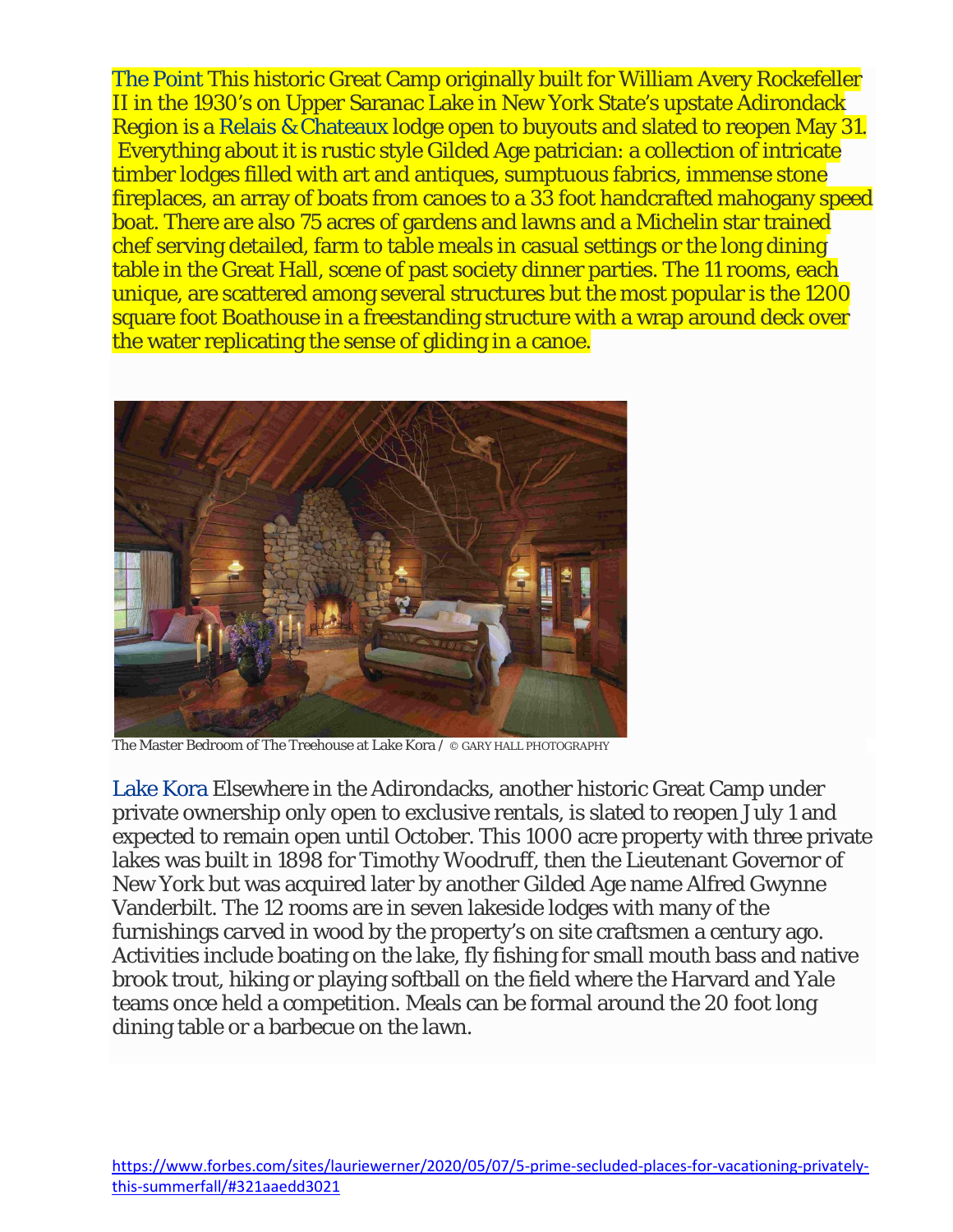

One of the restored log cabins at Magee Homestead / © DAN HAM PHOTO 2012

[Magee Homestead](https://www.brushcreekranch.com/magee) Although it's located within the 30,000 acres of [Brush Creek](https://www.brushcreekranch.com/)  [Ranch](https://www.brushcreekranch.com/) in southern Wyoming, the 12 room Relais & Chateaux member Magee Homestead, reopening June 7th, is off on its own, a compound of lushly appointed log cabins with its own main lodge and spa being offered as a [buyout](https://www.brushcreekranch.com/offer/private-ranch) for a week or longer for the first time this year. Activities include riding trails around the property on horses brought over from the Ranch, hiking, fly fishing or mountain biking. Meals feature sophisticated dishes with rich mostly ranch grown ingredients such as crispy duck breast with bing cherry gastrique or simple and addictive ones such as the cream cheese frosted cinnamon buns at breakfast. And when served on the outdoor deck, diners are rewarded with views over the peaks of Medicine Bow National Forest.



The interior of Echo Cabin at Dunton Hot Springs / DUNTON HOT SPRINGS

[Dunton Hot Springs](https://www.duntondestinations.com/hot-springs/) and [Dunton River Camp.](https://www.duntondestinations.com/river-camp/) The 13 cabin former 19th century mining camp turned resort surrounded by hot springs and its eight tent offshoot four miles away are both available for buyouts, either alone or together. (Dunton River Camp, reopening Memorial Day Weekend, is only available as exclusive use.) The setting—500 acres in southwest Colorado—is blissfully pastoral and serene, surrounded by the San Juan Mountains and the rustic décor in each

[https://www.forbes.com/sites/lauriewerner/2020/05/07/5-prime-secluded-places-for-vacationing-privately](https://www.forbes.com/sites/lauriewerner/2020/05/07/5-prime-secluded-places-for-vacationing-privately-this-summerfall/#321aaedd3021)[this-summerfall/#321aaedd3021](https://www.forbes.com/sites/lauriewerner/2020/05/07/5-prime-secluded-places-for-vacationing-privately-this-summerfall/#321aaedd3021)